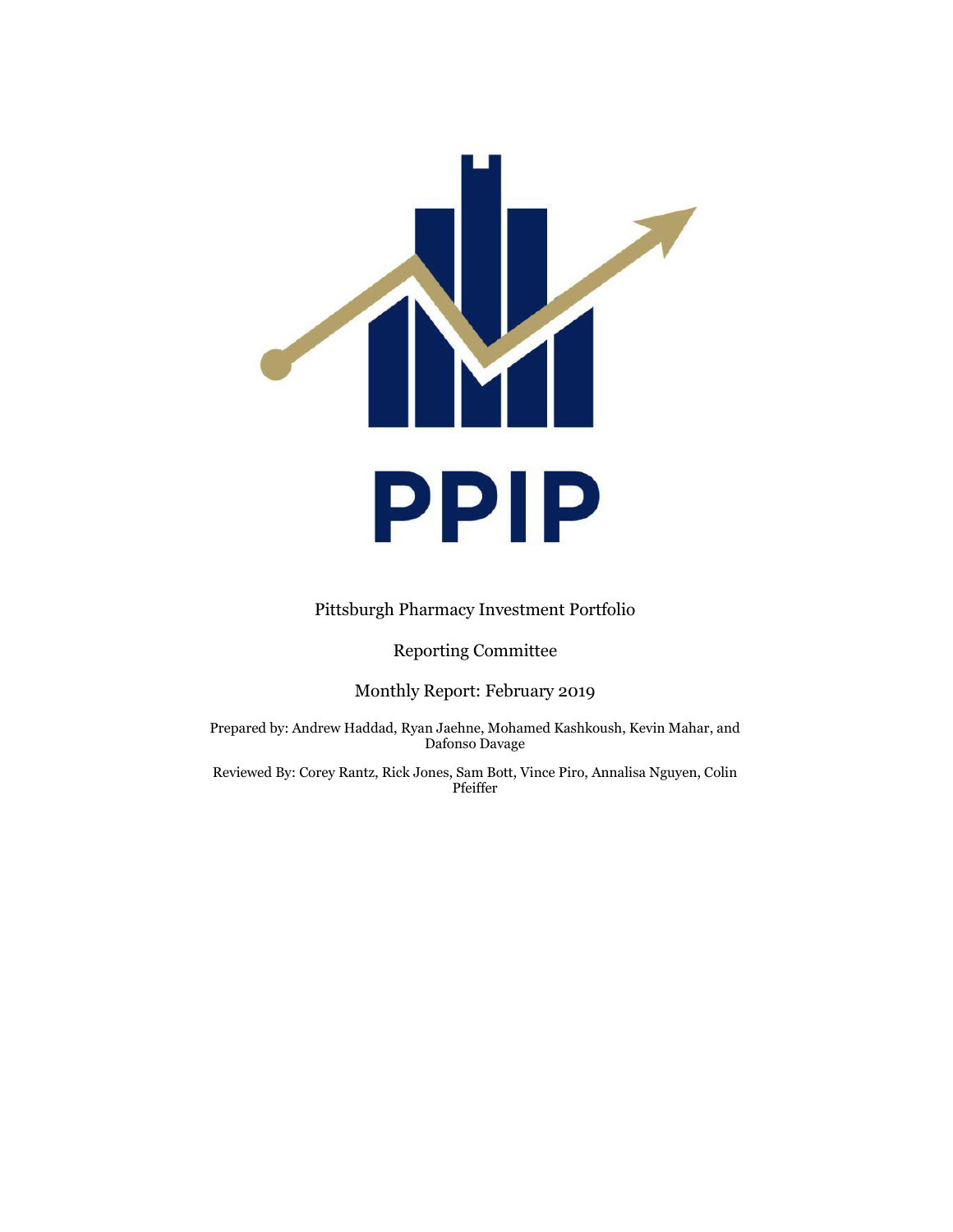## **Market Comparison**

From the initial investment date through February  $22<sup>nd</sup>$ , 2019 the PPIP achieved an overall 8.73% gain. During this same period, the S&P 500 Healthcare Index (SPXHC) increased in value by 12.21%. In the context of the initial \$50,000 investment, the PPIP has achieved a value of \$54,365 as of February  $22^{\omega}$  while investing in the comparator SPXHC would have yielded \$56,105. Therefore, the SPXHC index has outperformed the PPIP by 3.48% during the period of  $4/23/18 - 2/22/19$ .



From the period of February 1<sup>st</sup> through February 22<sup>nd</sup>, the PPIP achieved an overall 1.86% gain. During this same period, the SPXHC increased in value by 1.89%. In the context of a hypothetical initial \$50,000 investment, the PPIP would have achieved a value of \$50,930 during January while investing in the comparator SPXHC would have yielded \$50,945. Therefore, the SPXHC index has outperformed PPIP by  $0.03\%$  during the period of  $2/1/19$  – 2/22/19.



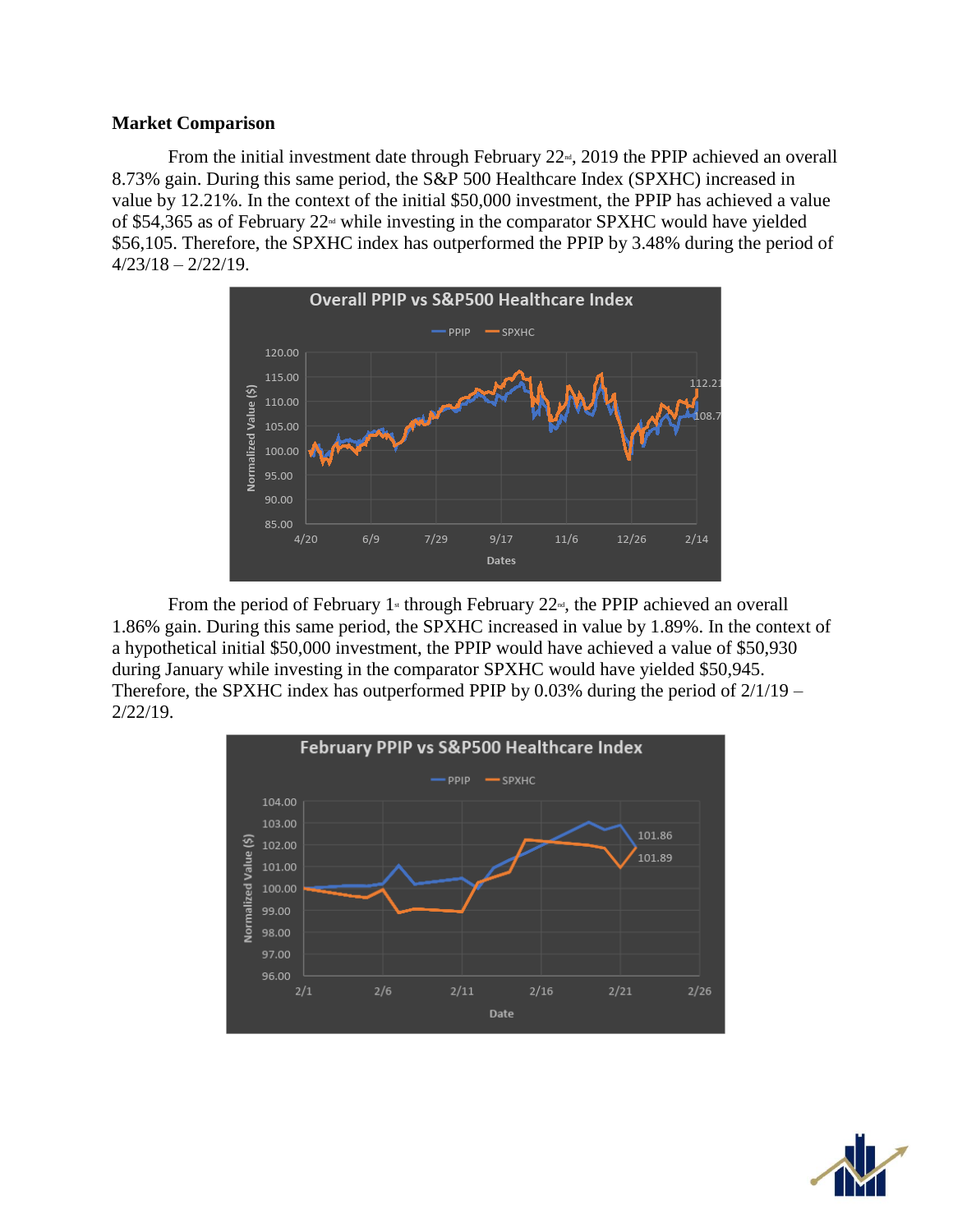# **Weakest Earners**

# *AbbVie Inc. (ABBV): (-9.7%)*

AbbVie Inc. has relied on Humira for a significant portion of its revenue, earning \$19.9 billion off the product in 2018. However, biosimilars have attempted entered the market. Amgen and Samsung Bioepsis's products have already been approved in Europe, but have not yet launched because of litigation from AbbVie. While there is no direct competitor yet, AbbVie has significantly decreased the price of Humira in Europe. It is expected that a biosimilar will also be approved here in the U.S which could cause similar drops in revenue. Abbvie still owns the patent on Imbruvica through 2026- however, generics are already in development.

# *Gilead Sciences, Inc. (GILD): (-4.1 %)*

As a company, Gilead has struggled as of late because of declining sales in their Hepatitis C drugs Harvoni and Sovaldi. Many new treatments, such as AbbVie's Mavyret and Merck's Zepatier, have entered and flourished in the market while Gilead fell behind. The patent on their PAH drug Letairis will also be ending soon and it is expected that generics will be in the market competing for market shares. Gilead is attempting to pivot to oncology, following their 2017 purchase of Kite Pharma for \$11 billion.

### **Top Earners**

#### *Abbott Laboratories* (ABT) +6.36%

- The company reported 300,000 new users for the FreeStyle Libre in Q4, more than any competitor's entire user base. A new Libre device that contains the option to alarm the patient when their blood glucose is out of range was recently launched in Europe and is expected to come to the US market "shortly."
- In the Q4 earnings call, officials forecasted Q1 year-over-year revenue growth in the midto-high single digits for its pharmaceutical, diagnostics, and device segments. Abbott believes that an increasing elderly population in emerging markets, such as China and India, will provide potential for stable long-term growth for medical device companies.
- The US government entered into an ongoing lawsuit from 2013 with Abbott over Medicare fraud with a company Abbott had purchased in 2017, Arriva Medical LLC. Allegedly, the company mandated all new patients receive a new glucose meter, billing Medicare, but would provide kickbacks these patients. If guilty, under the False Claims Act, Abbott would be responsible for returning three times the amount of money the government lost, as well as an added penalty for each claim.
- Abbott entered a partnership with Novo Nordisk, allowing for digital collaboration between Novo's connected pens and Abbott's Libre system. By removing patient reporting, healthcare professionals will be given more accurate data about their patient's therapy adherence and health outcomes.
- Plans were announced for a \$62 million expansion on the current manufacturing plant in Columbus, OH. 38 on-site jobs would be added as a result. Project completion is expected in late 2019.
- The company's Determine HBsAg 2 test for Hepatitis B detection has received CE Mark as the most sensitive rapid diagnostic test in the world.

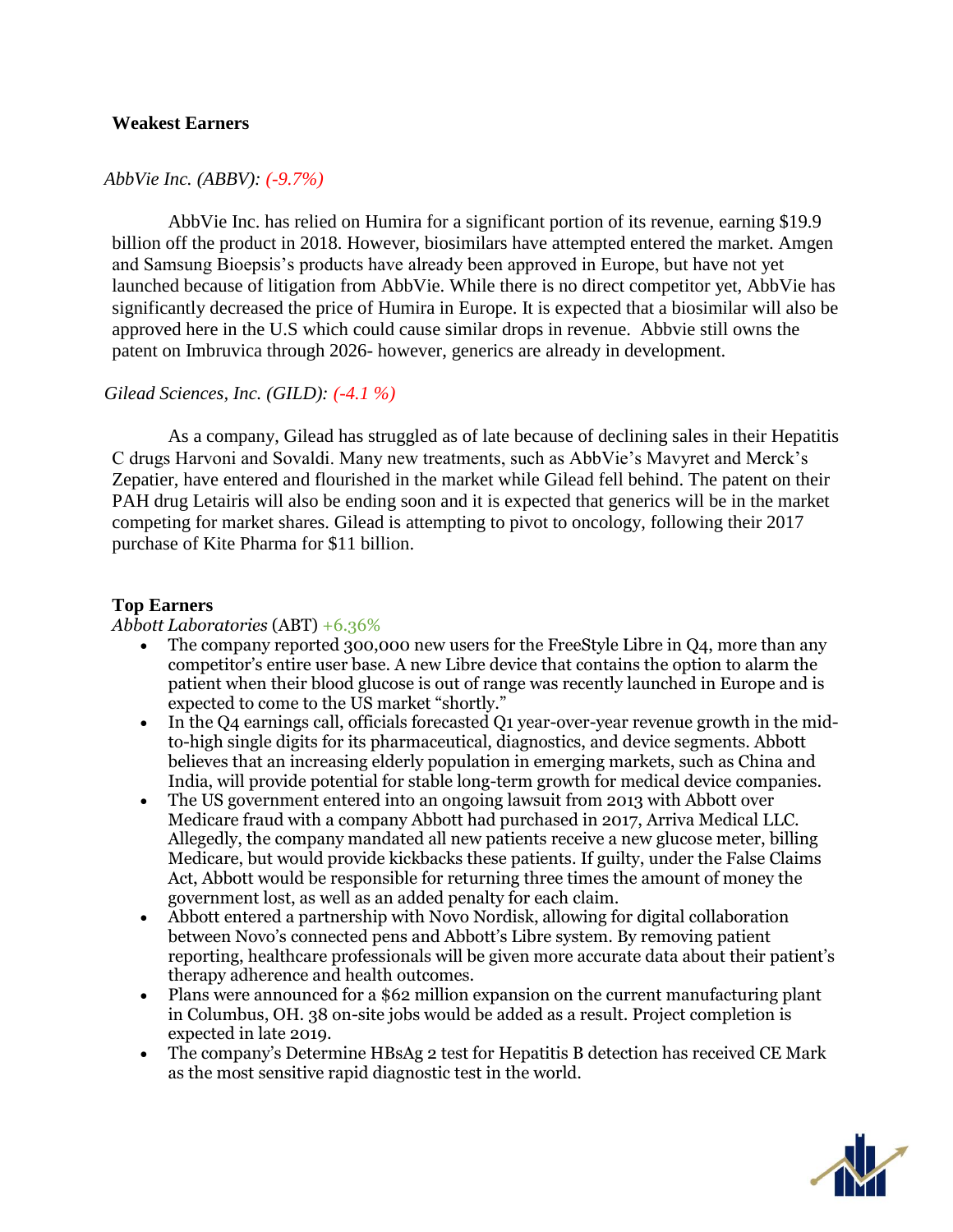# *Johnson and Johnson* (JNJ) +2.68%

- Xarelto will become the first medication in the US to provide its list price and out of pocket costs on a television commercial. It will also include the website to locate the company's prescription savings card, a practice first used last month by Eli Lilly.
- The Justice Department and SEC began investigating the company due to speculation of asbestos contaminating baby powder. This news was met with an immediate 12% drop in stock price.
- JNJ purchased Auris Health, a robotic surgery firm, for \$3.4 billion as the company's breakthrough into the robotics sector. They are also partnered with Alphabet's Verily.
- A FDA advisory panel voted in favor of esketamine for the treatment of Major Depressive Disorder in those who have failed at least two prior therapies. The FDA has already recommended for implementation of a REMS program due to ensure the medication is administered in a controlled setting. The FDA is set to make a decision by March  $4<sup>th</sup>$ .

### *GlaxoSmithKline* (GSK) +2.96%

- The company purchases the rights to molecule M7824 from Merck KGgA (not Merck and Co.) for \$4.2 billion with potential for bonuses based on achieved milestones. The cancer immunotherapy is currently in Phase II clinical trials being compared against Merck and Co.'s Keytruda.
- Bharat Biotech buys Chiron Behring Vaccines from GSK to become the largest producer of the rabies vaccine. Financial details were not reported.
- Six molecules will be removed from the company's pipeline including five from respiratory and one from rare diseases. Though GSK currently has a major influence on the respiratory market, this does not come as a surprise since they have recently announced their vision to pull back from this market to focus more resources in oncology research. Discontinued molecules include:
	- GSK1325756 (aka danirixin) COPD
	- GSK2269557 (aka nemiralisib) COPD
	- GSK2398852 and GSK2315698 combination AL/ATTR-CM
	- GSK2245035 (a TLR7 agonist) asthma
	- GSK2798745 (TRPV4 antagonist) ARDS
	- $GSK<sub>3</sub>008<sub>34</sub>8$  (aVb6 antagonist) IPF

# *Medtronic* (MDT) +2.39%

- The FDA approved the expanded indication for the Resolute Drug-Eluting Stent for the treatment of CAD with de novo chronic total occlusion.
- The FDA approved the expanded indication for the Pipeline Flex embolization device to include patients with small or medium, wide-necked brain aneurysms from the petrous to the terminus of the internal carotid artery.
- The company announced the closure of the transformative solutions facility in Portsmouth, NH "most likely within the next 12 months." This comes as part of a restructuring plan which will invest more resources into their Louisville, CO facility. All 150 employees at the Portsmouth plant will be terminated. While the company said many of the positions will be transferred to Louisville, employees with be forced to apply if they choose to relocate.
- The FDA gave a Class I assignment, the most serious, to the company's January recall of a series of pacemakers, citing a software error which can cause a lack of pacing. A total of two patients have been affected by faulty devices, but no deaths have been reported. An

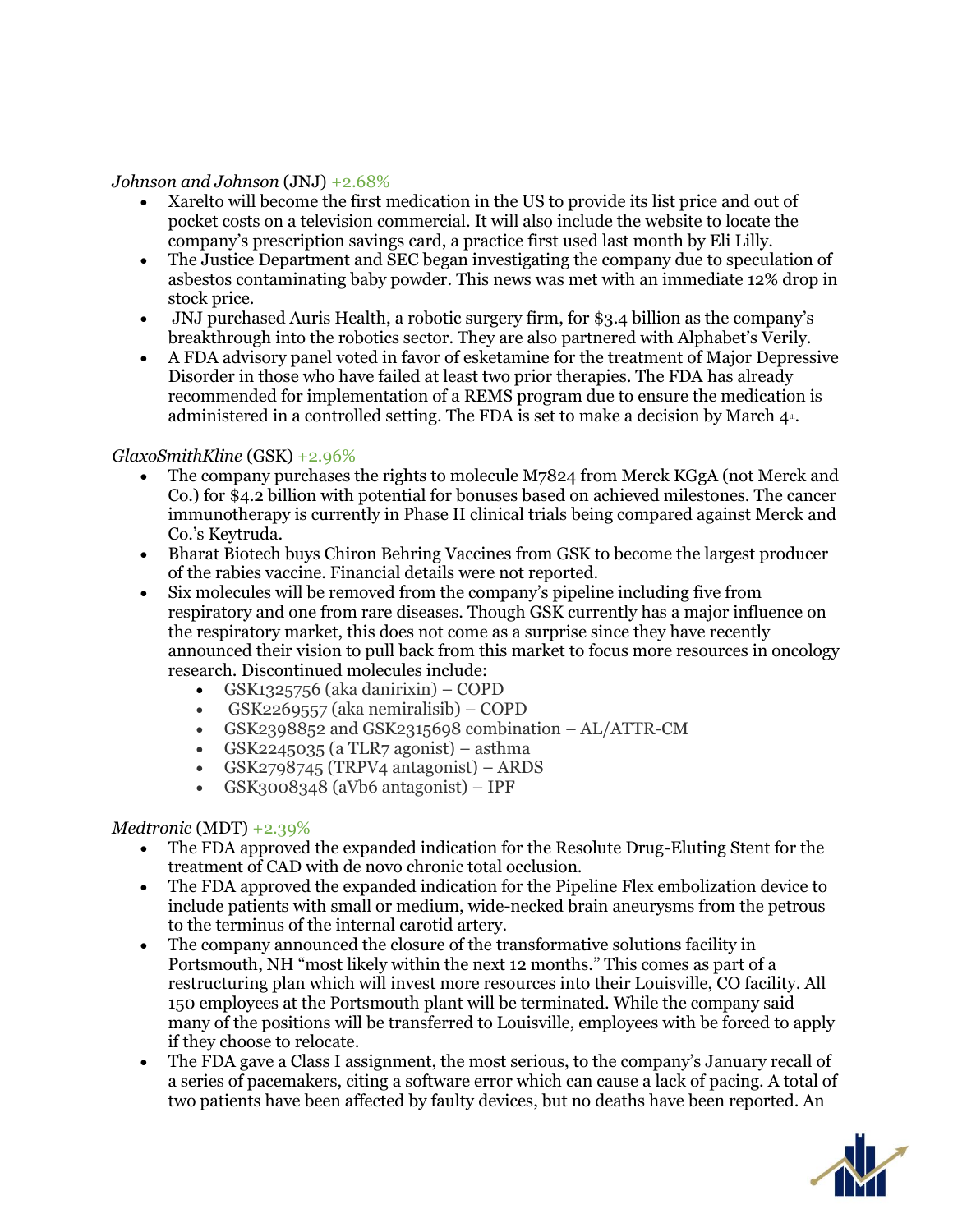update is being worked on to correct this issue in the 13,440 devices currently being used.

- The first patient was enrolled in the Embrace TTD clinical study to measure efficacy of the Synchromed II intrathecal drug delivery system for non-malignant back pain management. The study aims to enroll a total of 100 patients in an attempt to prove an alternative pain relief strategy to eliminate chronic opioid use.
- The FDA approved usage of the Accurian RF system for ablation of nerve tissues via targeted radiofrequencies. This process is minimally invasive.

# *Bristol-Myers Squibb* (BMY) +4.64%

- NOTE: All news related to the Celgene merger in the month of February was merely speculation. The vote for the \$74 billion acquisition will take place on April  $15<sup>*</sup>$ , at which point our outlook will be evaluated.
- The European Commission approved Sprycel for the treatment of Philadelphia chromosome-positive ALL in pediatric patients. This is the first oral suspension approved for pediatric ALL in Europe.
- Phase II results from the CheckMate-650 trial testing Opdivo and Yervoy in combination for metastatic castration-resistant prostate cancer returned promising, proving efficacy without any unplanned adverse effects.
- Phase III results from the CheckMate-214 trial testing Opdivo and Yervoy in combination for advanced/metastatic RCC also returned positive, showing a greater survival benefit when compared to Pfizer's Sutent.
- With the expected merger with Celgene approaching, Bristol Myers has ended three of their twelve discovery programs with CytomX Therapeutics. The news hit CytomX hard, dropping 30% in share price upon reveal; however, the company has a sturdy pipeline, including Phase I/II trials with BMS that will report preliminary data this year.

# *Novartis* (NVS) +4.24%

- Formed partnership with Blackstone Group LP to form a new company, Anthos Therapeutics. Blackstone will contribute \$250 million to control the development of Novartis molecule MAA868, indicated to treat blood clots via targeting factor XI and XIa. Novartis had been in the process of designing Phase II clinical trials to compare the molecule against class leaders, such as Bristol-Myers' Eliquis, but all studies have since been withdrawn. Former head of Novartis' CV team, John Glasspool, has been named the CEO of Anthos.
- The company exercised their rights to purchase CV molecule TQJ230 from Ionis Pharmaceuticals for \$150 million. The molecule is ready for Phase III clinical trials in CVD patients who are unable to lower their Lipoprotein A by diet or lifestyle changes. Novartis aims to add to their relatively depleted CV portfolio, which currently only contains Entresto as a large revenue stream. Expected timeline for commercialization is set for 2024.
- English health authorities approved the use of Kymriah for DLBCL, reversing last year's decision. The medication is now available in 10 European countries, but is still a distant second in terms of sales to Gilead's Yescarta (\$76 million vs \$183 million in 2018.)
- Clingen Group purchased the rights to Proleukin, a human recombinant IL-2 used for metastatic renal cell carcinoma, for an agreed \$210 million. Clingen had already owned the ex-US rights to the medication. Proleukin had accrued \$60 million in US revenue in 2018.
- The FDA approved Egaten for the treatment of fascioliasis in patients over the age of 6. This is the only medication currently indicated for the disease. While Novartis has been donating Egaten since 2005, its approval will allow for easier access worldwide. It is currently listed on the WHO's Essential medication list and is the only WHO